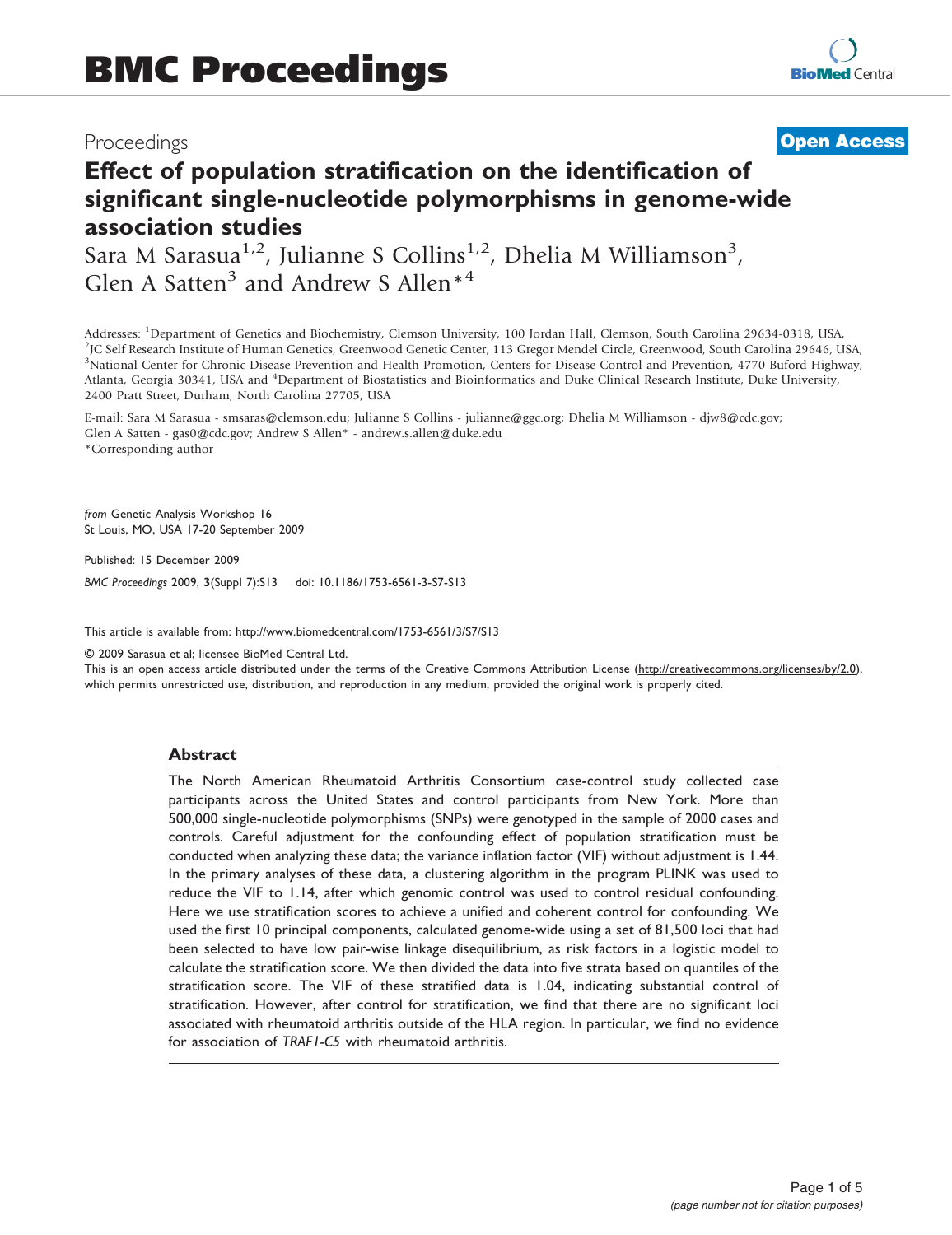## **Background**

Population stratification occurs when a population is composed of subpopulations that have varying allele frequencies. When these subpopulations also have differing baseline risks for a trait, then population stratification can lead to spurious allele-trait associations. To control for confounding by population stratification in case-control studies, statistical methods have been developed that use genetic markers to provide information on population structure. Among such methods are genomic control [\[1,2\]](#page-3-0), structured association [[3](#page-3-0),[4](#page-3-0)], and principal components [\[5,6\]](#page-3-0).

A new statistical approach for controlling for population stratification in case-control studies was recently proposed by Epstein et al. [[7](#page-3-0)]. This method involves modeling the odds of disease, given data on substructure-informative loci. For each participant the stratification score, which is that participant's estimated odds of disease calculated using his or her substructure-informative-loci data, is calculated using the disease-odds model. Next, subjects are assigned to (typically five) strata defined by quantiles of the stratification score. Finally, the association between genotypes and the trait is ascertained using a stratified test. This approach is similar in spirit to the use of the propensity score to control for confounding in an observational study [[8](#page-4-0),[9](#page-4-0)]. Epstein et al. showed that testing using the stratification score could control for confounding by population stratification in some situations where other methods fail [[7](#page-3-0)].

The goal of this study was to assess the effect of controlling for population stratification in a genomewide association study using the stratification score described above.

## Methods

We analyzed the genome-wide association study data from the North American Rheumatoid Arthritis Consortium (NARAC) provided as Problem 1 for Genetic Analysis Workshop 16 [[10,11](#page-4-0)]. This dataset is composed of cases from several sources: families, sib-pairs, sporadic cases, persons with long time disease, and new onset cases. Control participants were selected from a population-based cancer study in New York, frequency-matched to case participants for self-reported ethnic origin. Genotyping was performed with the Illumina Infinium HumanHap550 (version 1.0) platform (San Diego, CA) with 545,080 single-nucleotide polymorphisms (SNPs) for all case participants and 48% of control participants; 33% of controls were genotyped using HumanHap550 version 3.0 and 20% with the HumanHap300 and HumanHap240S arrays. The multiple sources of case and

control participants in these data argues for careful examination of the role of population stratification in any associations found.

We followed the basic quality control procedures outlined by Fellay et al. [[12\]](#page-4-0), excluding data from SNPs that had extensive missingness (missingness > 5%), deviations from Hardy-Weinberg equilibrium ( $p$ -value < 0.001 in controls), and low minor allele frequency (<1%). After removing duplicated and contaminated samples, information was available for 2058 individuals (868 cases; 1190 controls). Of these, 568 individuals were male and 1490 were female. A total of 501,228 SNPs were used in subsequent analyses. The average genotyping rate for subjects was 0.994. PLINK [\[13](#page-4-0)] was used for data cleaning and to calculate both the unstratified and stratified Mantel-Haenszel allelic association test. p-Values of the max(T) were computed using both the Bonferroni method and 10,000 permutation datasets.

We used the stratification score of Epstein et al. to adjust our analyses for confounding due to population stratification [[7\]](#page-3-0). The authors focus on adjusting association tests using a limited number of ancestryinformative markers and, therefore, partial least squares (PLS) was used to estimate the stratification score. Here, no such marker panel was readily available; hence, we utilized markers from across the genome. Applying PLS to these data would likely result in substantial overfitting of the stratification score, leading to a loss of power [[14](#page-4-0),[15\]](#page-4-0). In order to appropriately use this genome scale information, a different approach was needed. Thus we used a modified principal-component (PC) approach based on Fellay et al. [[12](#page-4-0)] in place of PLS. Starting with the 501,228 SNPs that passed our quality control procedure, this modified PC approach captures the large-scale genetic variation in the data while minimizing the influence of a few regions high in linkage disequilibrium (LD) from dominating the PCs. This is accomplished by excluding SNPs from the PC analysis that reside in regions of known high LD and then further pruning the PC SNP set to minimize the LD between the remaining SNPs. After this pruning procedure 81,500 SNPs remained. Using the first few PCs, four individuals (D0009459, D0011466, D0012257, and D0012446) were found to be significant outliers, suggesting appreciable non-European ancestry. These individuals were excluded from subsequent analyses and, when the PC analysis was repeated, no further outliers were identified. The first 10 PCs were then used in a logistic model of disease to estimate each individual's stratification score– their predicted probability of being a case given the genomic information contained in their PCs. Five strata were then formed based on the quantiles of the stratification scores, for use in a stratified association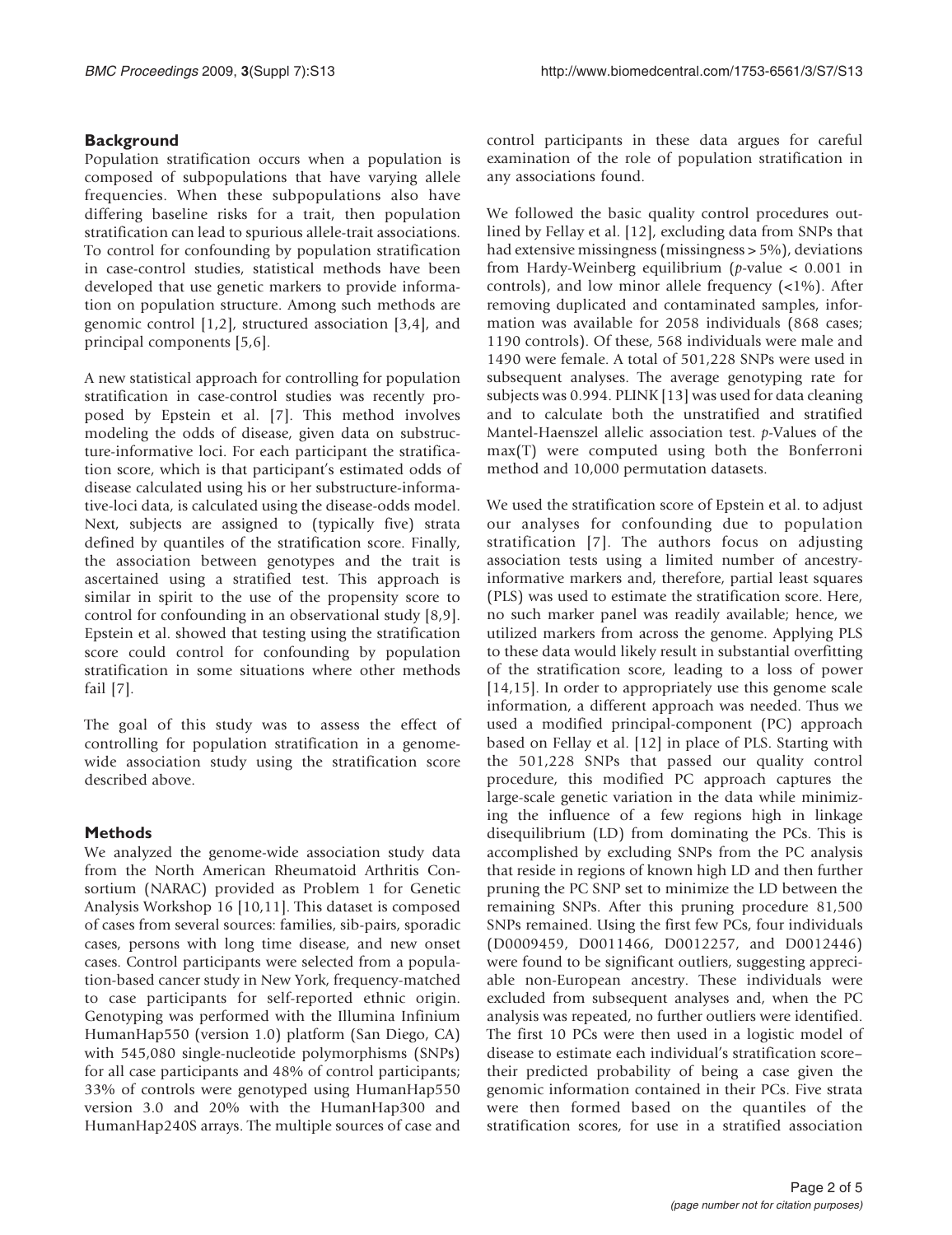analysis. We note that the computation demands presented by this procedure are quite minimal; it took approximately 30 minutes to generate the principal components and calculate the stratification score using a Linux workstation with two dual core 2.39-GHz opteron processors and 6 GB of RAM.

We measured confounding by population stratification using the variance inflation factor (VIF), defined as the median of the observed  $\chi^2$  test statistics divided by the expected value of this median under the null hypothesis of no association of any SNP with rheumatoid arthritis (RA) [\[1\]](#page-3-0).

## **Results**

The unstratified analysis has a VIF of 1.44, while the VIF of the stratified analysis using the method of Epstein et al. was 1.034. In this context, it is worth noting that the identity-by-state (IBS) clustering approach to controlling for confounding by population stratification that is implemented in PLINK, and that was used by Plenge et al. [[11\]](#page-4-0), only attained a VIF of 1.14. For this reason, Plenge et al. also used genomic control [[1](#page-3-0),[2](#page-3-0)] to control the residual confounding.

Aside from SNPs in the HLA region on chromosome 6, genome-wide we found no SNPs that were significantly associated with RA at the  $\alpha$  = 0.05 level [\(Figure 1\)](#page-3-0).

| Stratum 1 | $G=0$ | $G=1$ | $G=2$ | Total |
|-----------|-------|-------|-------|-------|
| Case      | 103   | 174   | 73    | 350   |
| Control   | 20    | 32    | 8     | 60    |
| Stratum 2 |       |       |       |       |
| Case      | 84    | 128   | 69    | 281   |
| Control   | 50    | 57    | 22    | 129   |
| Stratum 3 |       |       |       |       |
| Case      | 41    | 79    | 45    | 165   |
| Control   | 88    | 121   | 38    | 247   |
| Stratum 4 |       |       |       |       |
| Case      | 21    | 28    | 9     | 58    |
| Control   | 138   | 171   | 44    | 353   |
| Stratum 5 |       |       |       |       |
| Case      | 3     | 8     | 1     | 12    |
| Control   | 161   | 178   | 60    | 399   |

Figure 2

Stratification score tables for association analysis of SNP rs3761847.

Interestingly, rs2900180 and rs3761847 on chromosome 9 in the TRAF1-C5 gene (reported by Plenge et al. [[11](#page-4-0)]) and rs2476601 on chromosome 1 in the PTPN22 gene (reported by Begovich et al. [[16](#page-4-0)]), were far from significant genome-wide (empirical adjusted  $p = 1$ ,  $p = 1$  and  $p = 0.21$ , respectively). To further investigate, we examined the five  $2 \times 3$  tables for rs3761847 (Figure 2) and noted that there are only 12 cases in stratum 5. We then pooled strata 4 and 5 and recalculated the VIF to be 1.035. Pooling these strata did not increase the significance of these three SNPs (empirical adjusted  $p = 1$ ,  $p = 1$ , and  $p = 0.084$ ) and lack of statistical significance was not due to small strata size. The top three SNPs ranked by p-values, outside chromosome 6, were rs2476601 (chromosome 1, empirical  $p$ -value = 0.08), rs6596147 (chromosome 5, empirical  $p$ -value = 0.09), and rs1038848 (chromosome 8, empirical  $p$ -value = 0.21).

## Conclusion

Differences in recruitment of cases and controls suggest that control of population stratification is crucial for a proper analysis of these data. This is confirmed by the large VIF for the unadjusted analysis. Stratification score analysis dramatically reduces the VIF, increasing confidence in any associations that are found. Interestingly, once we controlled for population stratification, we found no SNPs outside the HLA region on chromosome 6 that were associated with rheumatoid arthritis at the genome-wide significance level of  $\alpha = 0.05$ .

Like all stratified analyses, the stratification score approach will tend to lose power relative to a pooled (unadjusted) analysis when there is no confounding. Thus, our failure to replicate the associations found previously in these data may result from a loss of power from using the stratification score approach. However, the large VIF for these data makes confounding highly likely and, therefore, a competing explanation is that residual stratification in the primary analyses led to false associations. Further, Epstein et al. found that the stratification score approach had comparable power compared with other methods for control of population stratification [[7\]](#page-3-0). Finally, we note that a spurious association may replicate if population stratification is not fully controlled in each analysis.

## List of abbreviations used

IBS: Identity-by-state; LD: Linkage disequilibrium; NARAC: North American Rheumatoid Arthritis Consortium; PC: Principal-component; PLS: Partial least squares; RA: Rheumatoid arthritis; SNP: Single-nucleotide polymorphism; VIF: Variance inflation factor.

#### Competing interests

The authors declare that they have no competing interests.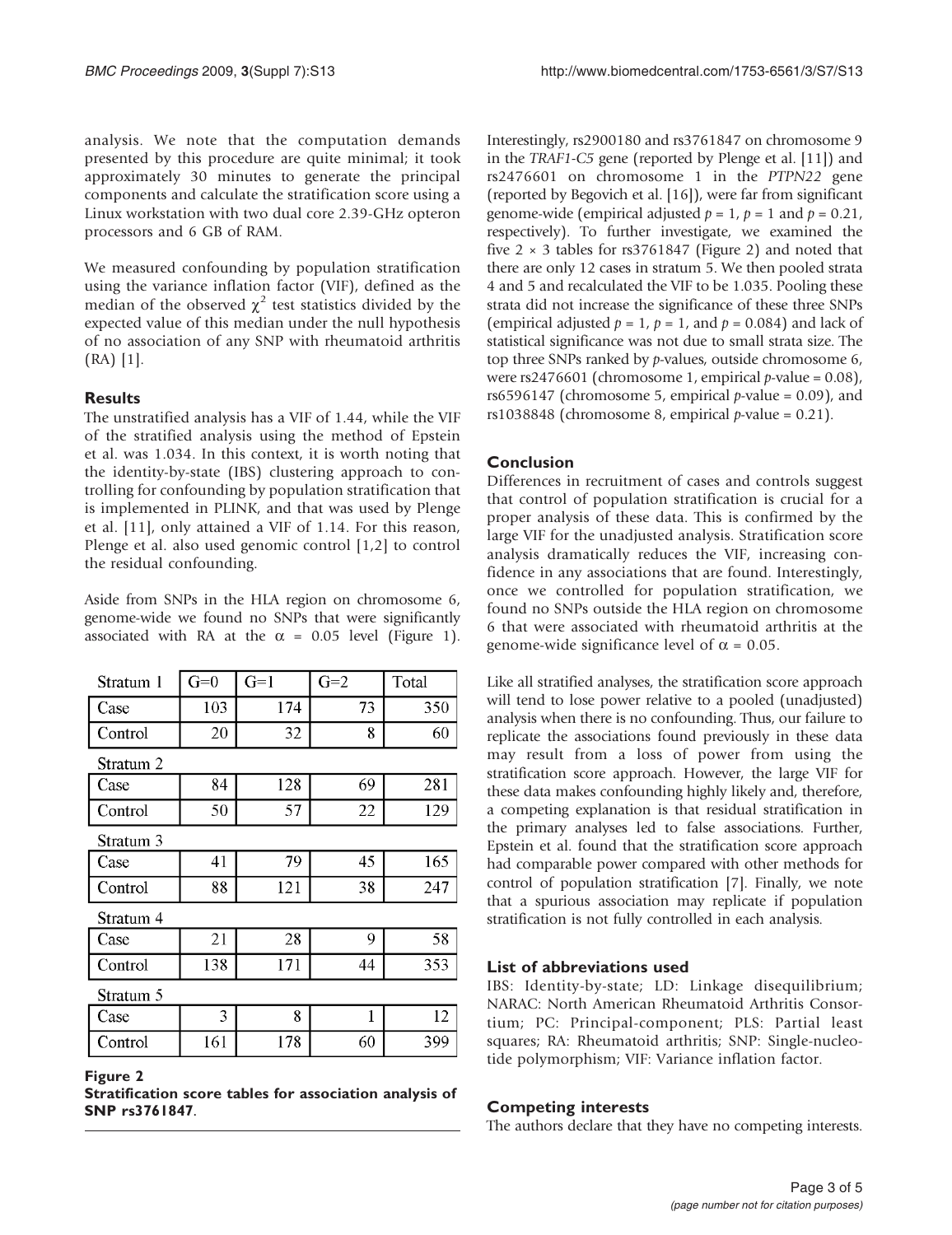<span id="page-3-0"></span>

**Unstratified** 

Chromosome

Figure 1

Comparison of GWA results for unstratified, stratified analyses (5 strata). Horizontal line is the Bonferroni threshold for genome-wide significance at  $\alpha$  = 0.05.

#### Authors' contributions

SMS and ASA cleaned and analyzed the data. All authors participated in the design of the study and the writing of the manuscript.

#### Acknowledgements

The Genetic Analysis Workshops are supported by NIH grant R01 GM031575 from the National Institute of General Medical Sciences. SMS received a travel award from the Genetic Analysis Workshop. SMS and JSC were supported in part by a grant from the South Carolina Department of Disabilities and Special Needs. ASA acknowledges support from grants R01MH084680 and K25HL077663 from the National Institutes of Health. The authors thank Min He for useful discussions and assistance performing computations.

This article has been published as part of BMC Proceedings Volume 3 Supplement 7, 2009: Genetic Analysis Workshop 16. The full contents of the supplement are available online at [http://www.biomedcentral.com/](http://www.biomedcentral.com/1753-6561/3?issue=S7) [1753-6561/3?issue=S7](http://www.biomedcentral.com/1753-6561/3?issue=S7).

#### **References**

- 1. Devlin B and Roeder K: [Genomic control for association](http://www.ncbi.nlm.nih.gov/pubmed/11315092?dopt=Abstract) [studies.](http://www.ncbi.nlm.nih.gov/pubmed/11315092?dopt=Abstract) Biometrics 1999, 55:997–1004.
- 2. Devlin B, Roeder K and Wasserman L: [Genomic control, a new](http://www.ncbi.nlm.nih.gov/pubmed/11855950?dopt=Abstract) [approach to genetic-based association studies.](http://www.ncbi.nlm.nih.gov/pubmed/11855950?dopt=Abstract) Theor Popul Biol 2001, 60:155–1663.
- 3. Pritchard JK and Rosenberg NA: [Use of unlinked genetic](http://www.ncbi.nlm.nih.gov/pubmed/10364535?dopt=Abstract) [markers to detect population stratification in association](http://www.ncbi.nlm.nih.gov/pubmed/10364535?dopt=Abstract) [studies.](http://www.ncbi.nlm.nih.gov/pubmed/10364535?dopt=Abstract) Am J Hum Genet 1999, 65:220–228.
- 4. Pritchard JK, Stephens M, Rosenberg NA and Donnelly P: [Associa](http://www.ncbi.nlm.nih.gov/pubmed/10827107?dopt=Abstract)[tion mapping in structured populations.](http://www.ncbi.nlm.nih.gov/pubmed/10827107?dopt=Abstract) Am J Hum Genet 2000, 67:170–181.
- 5. Chen H-S, Zhu X, Zhao H and Zhang S: [Qualitative semipara](http://www.ncbi.nlm.nih.gov/pubmed/12914577?dopt=Abstract)[metric test to detect genetic association in case-control](http://www.ncbi.nlm.nih.gov/pubmed/12914577?dopt=Abstract) [design under structured population.](http://www.ncbi.nlm.nih.gov/pubmed/12914577?dopt=Abstract) Ann Hum Genet 2003, 67:250–264.
- 6. Price AL, Patterson NJ, Plenge RM, Weinblatt ME, Shadick NA and Reich D: [Principal components analysis corrects for stratifi-](http://www.ncbi.nlm.nih.gov/pubmed/16862161?dopt=Abstract)[cation in genome-wide association studies.](http://www.ncbi.nlm.nih.gov/pubmed/16862161?dopt=Abstract) Nat Genet 2006, 38:904–909.
- 7. Epstein MP, Allen AS and Satten GA: [A Simple and improved](http://www.ncbi.nlm.nih.gov/pubmed/17436246?dopt=Abstract) [correction for population stratification in case-control](http://www.ncbi.nlm.nih.gov/pubmed/17436246?dopt=Abstract) [studies.](http://www.ncbi.nlm.nih.gov/pubmed/17436246?dopt=Abstract) Am J Hum Genet 2007, 80:921–930.